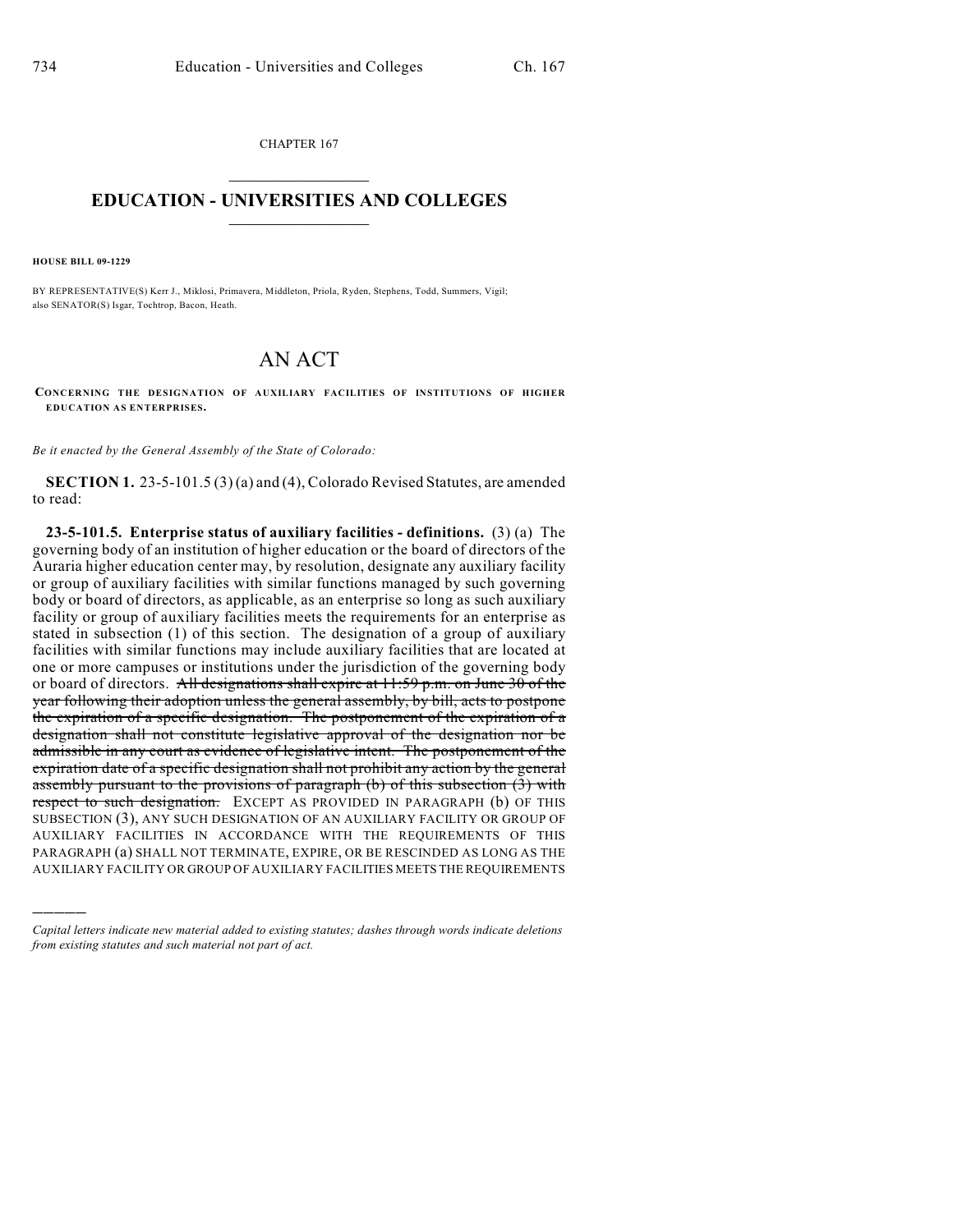## FOR AN ENTERPRISE.

(4) The expiration of the following designations of auxiliary facilities as enterprises, which are scheduled for expiration pursuant to subsection (3) of this section, are postponed until June 30, 2009 THE FOLLOWING AUXILIARY FACILITIES SHALL BE DESIGNATED AS ENTERPRISES IN ACCORDANCE WITH THE REQUIREMENTS OF THIS SECTION:

- (a) Auraria higher education center:
- (I) Parking;
- (II) Student facilities;
- (III) Reprographics; and
- (IV) Other auxiliaries;
- (V) and (VI) (Deleted by amendment, L. 97, p. 1407, § 6, effective July 1, 1997.)
- (b) University of Colorado:
- (I) Auxiliary facilities;
- (II) Education services;
- (III) Research support services; and
- (IV) Other self-funded services;
- (c) Colorado school of mines:
- (I) Student and faculty services;
- (II) Continuing education;
- (III) General operations; and
- (IV) Research revolving;
- (d) University of northern Colorado:
- (I) Continuing education; and
- (II) to (IV) (Deleted by amendment, L. 98, p. 218, § 1, effective April 10, 1998.)
- (V) (Deleted by amendment, L. 2004, p. 110, § 1, effective March 17, 2004.)
- (VI) Auxiliary facilities;
- (e) Colorado community college and occupational education system: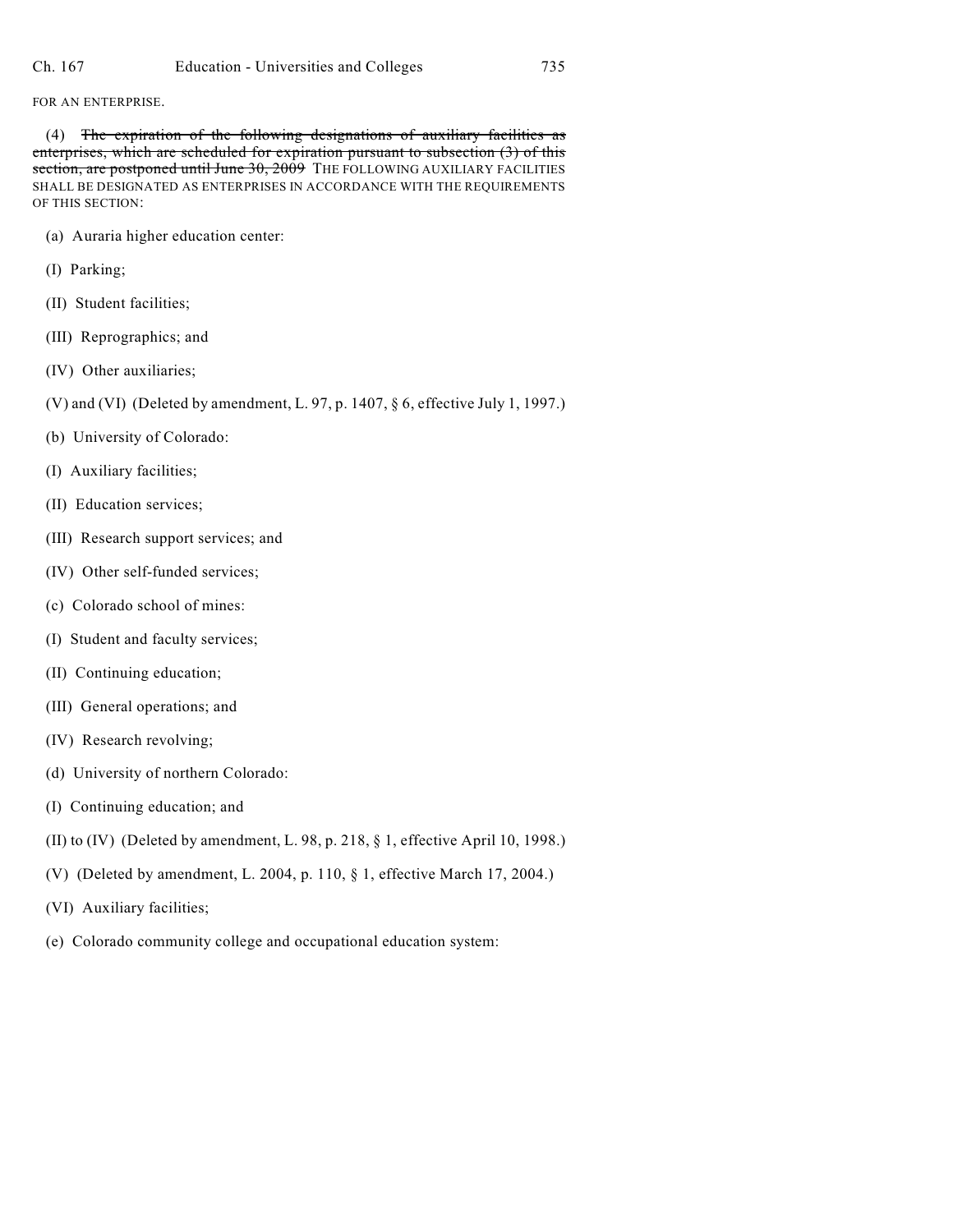- (I) (Deleted by amendment, L. 98, p. 218, § 1, effective April 10, 1998.)
- (II) Continuing education;
- (III) Student and faculty services;
- (IV) (Deleted by amendment, L. 97, p. 1407, § 6, effective July 1, 1997.)
- (V) Tec operations; and
- (VI) Lowry enterprise;
- (f) Colorado state university system:
- (I) Student and faculty operations and activities;
- (II) Continuing education;
- (III) (Deleted by amendment, L. 97, p. 1407, § 6, effective July 1, 1997.)
- (IV) Research building revolving fund; and
- (V) Colorado state forest service seedling tree nursery;
- (g) Adams state college:
- (I) Student and faculty services; AND
- (II) Continuing education;
- (h) Mesa state college:
- (I) Student and faculty services;
- (II) Continuing education; AND
- (III) OTHER SELF-FUNDED SERVICES;
- (i) Metropolitan state college of Denver:
- (I) Student and faculty services; AND
- (II) Continuing education;
- (j) Western state college of Colorado:
- (I) Student and faculty services; AND
- (II) Continuing education; and
- (k) Fort Lewis college: